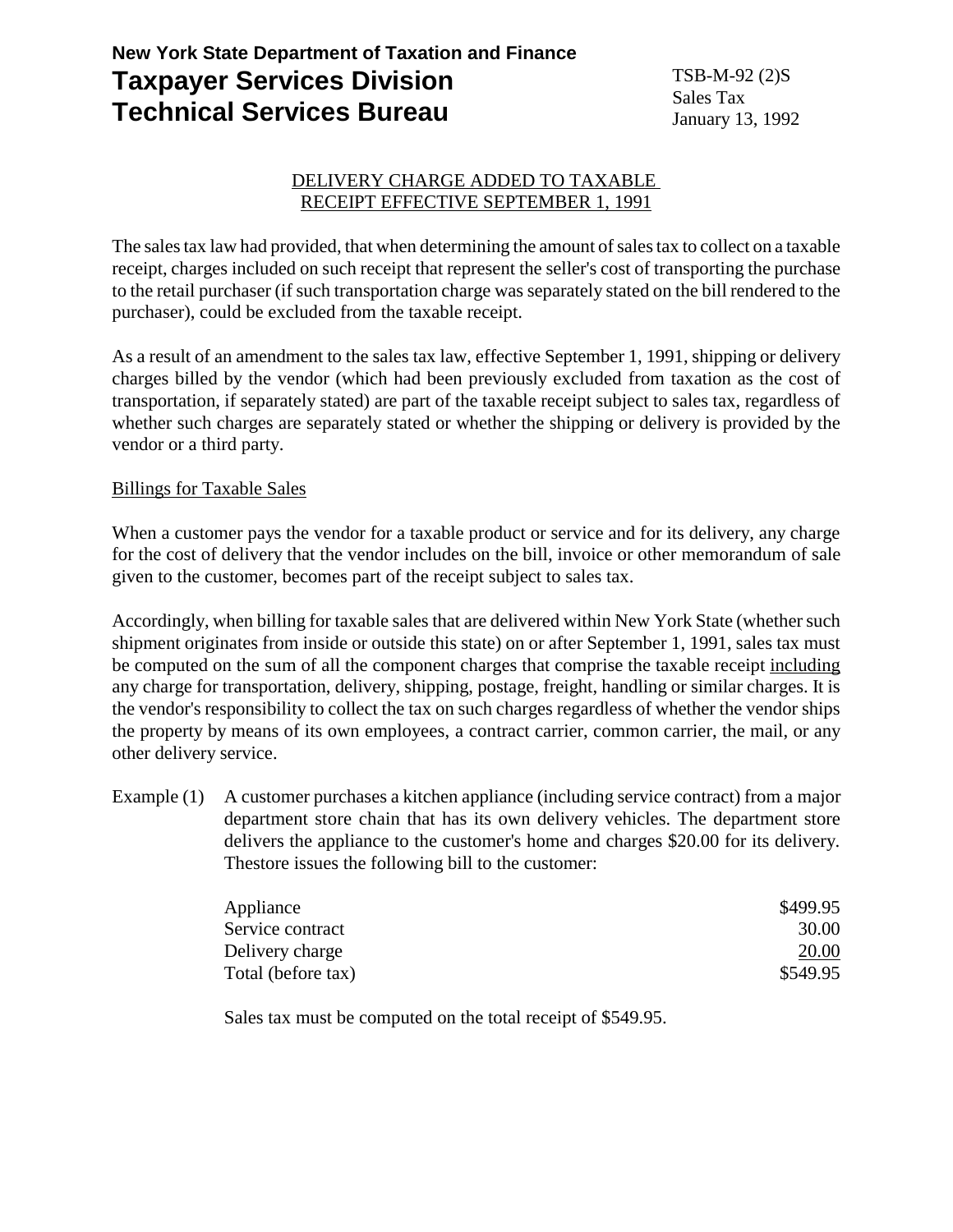TSB-M-92 (2)S Sales Tax January 13, 1992

Example (2) A customer purchases a table and chairs from a custom furniture maker; the customer requests that the items be delivered. The furniture maker contracts with a common carrier to transport the furniture from his/her workshop to the customer's home. The furniture maker issues the following invoice:

| Table and chairs   | \$3,500.00 |
|--------------------|------------|
| Transportation     | 250.00     |
| Total (before tax) | \$3,750.00 |

Sales tax must be computed on the total receipt of \$3,750.00.

Example (3) A customer orders movies from a mail order video club. The cost of each movie varies but the club requires that the customer pay an additional \$1.50 per movie for shipping and handling. The video club bills the customer as follows:

| Video #1                             | \$14.99 |
|--------------------------------------|---------|
| Video #2                             | 29.99   |
| Video #3                             | 29.99   |
| Shipping and handling $(3 \t@ 1.50)$ | 4.50    |
| Total (before tax)                   | \$79.47 |

Sales tax is due on the total receipt of \$79.47.

## Billings for Nontaxable Sales

Since the tax status of the underlying transaction controls the tax status of the receipt, when a customer pays the vendor for a nontaxable product or service and its delivery, any charge for delivery that is included on the customer's bill is also not subject to sales tax. In other words, a charge for delivery, shipping, postage, etc. that is a component of a nontaxable receipt is not taxable; this is true even if the receipt is not subject to tax because the customer provided the vendor with a valid resale certificate or other exemption document.

- Example (4) A customer purchases smoked meats, assorted cheeses and jellies from a mail order food merchant. The food merchant adds a shipping and handling charge to the customer's bill. Since all the items purchased by the customer are nontaxable food items, the entire receipt, including the shipping and handling charge, is exempt from tax.
- Example (5) A wholesaler delivers an inventory shipment to a customer engaged in retail sales. The customer provided the wholesaler with a resale certificate at the time the order was placed. The freight charge billed by the wholesaler for delivery of this order is not subject to tax.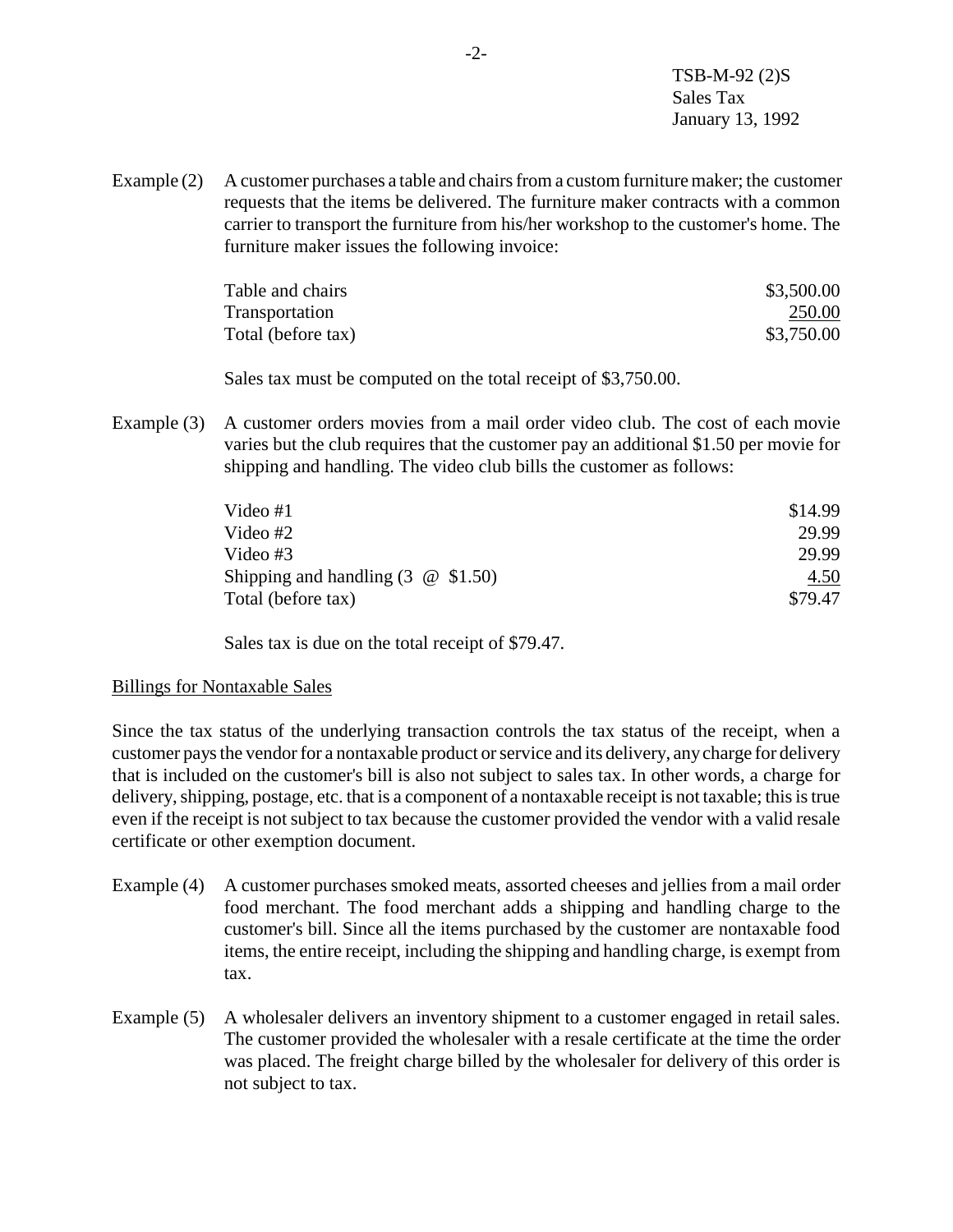#### Billings for Sales That Contain Taxable and Nontaxable Charges

When taxable and nontaxable property and/or services are combined into a single charge on one bill, the entire charge is subject to tax. When separate charges for the taxable and nontaxable sales are made, sales tax is not to be collected on the nontaxable portion. If both taxable and nontaxable sales are separately listed on one bill, but only one charge for delivery is made, the entire delivery charge becomes part of the taxable portion of the receipt and therefore, subject to tax.

Example (6) A customer orders a coffee maker and a five pound supply of imported coffee through the mail. The mail order retailer renders the following bill to the customer:

| \$89.95  |
|----------|
| 55.00    |
| 5.00     |
| \$149.95 |
|          |

The receipt subject to tax is \$94.95.

If taxable and nontaxable sales are separately stated on a bill, and any charge for delivery is separately stated, and the charge for delivery is allocated between the taxable and nontaxable sales, the delivery charge allocated to the taxable portion of the bill is taxable while the delivery charge allocated to the nontaxable portion is not subject to tax.

Example (7) An art dealer/private collector purchases 5 works of fine art at auction. Four pieces are to be resold through the purchaser's gallery (auctioneer was provided with a proper resale certificate) and one piece for the purchaser's own private collection. The auction house uses its own private courier service for delivery and charges a flat \$250.00 per item for local delivery. The auction house issues the following bill to the purchaser:

| Item $#1$                                       | \$300,000 | N/T |
|-------------------------------------------------|-----------|-----|
| Item $#2$                                       | 175,000   | N/T |
| Item $#3$                                       | 200,000   | N/T |
| Item $#4$                                       | 250,000   | N/T |
| Delivery $(4 \quad \textcircled{a} \quad $250)$ | 1,000     |     |
| Item $#5$                                       | 250,000   | Tax |
| Delivery                                        | 250       |     |

The amount subject to tax is \$250,250.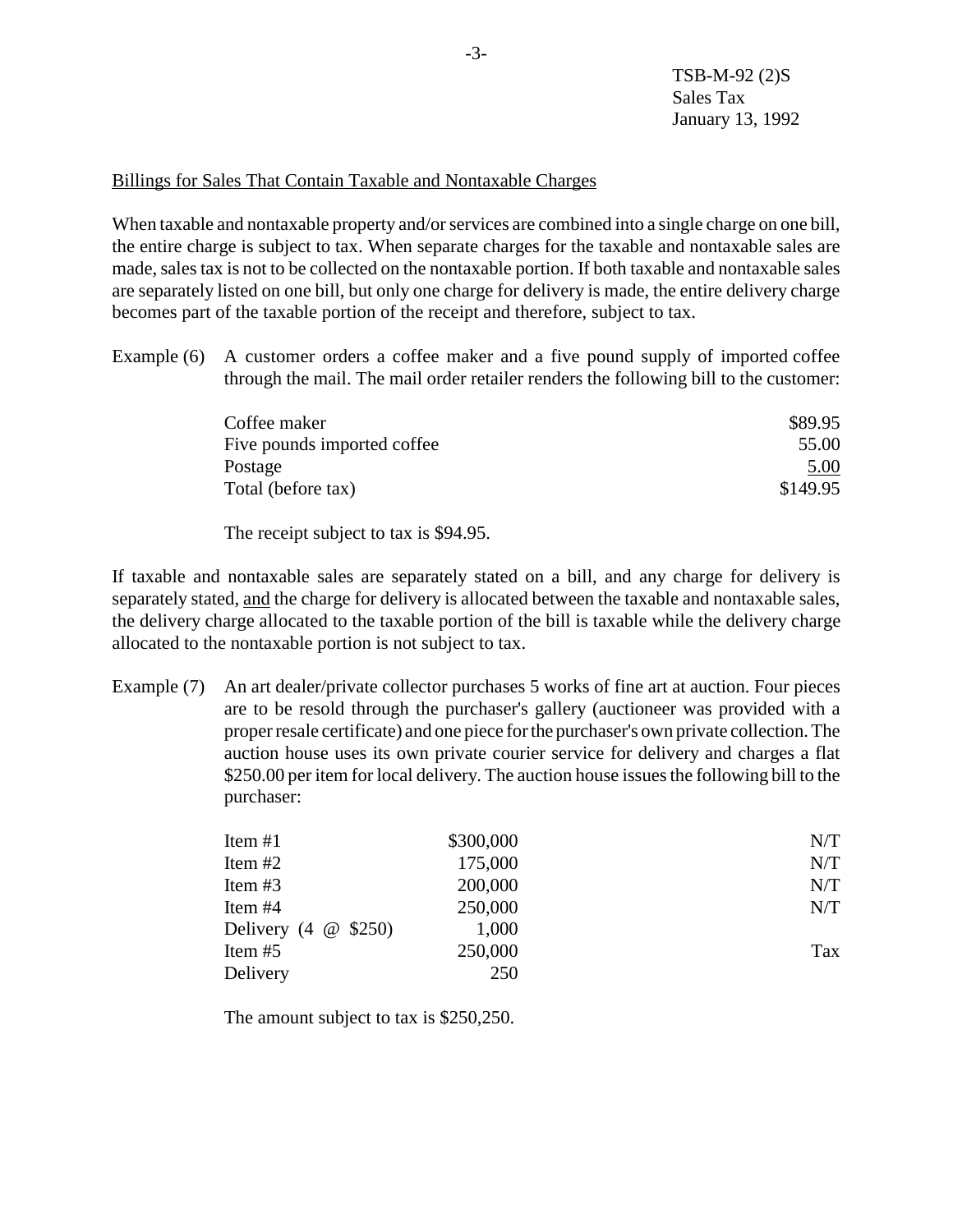TSB-M-92 (2)S Sales Tax January 13, 1992

#### Billings for Delivery Service Only

Since the sales tax is not specifically imposed on transportation service, delivery services purchased by a customer directly from someone other than the vendor of the taxable property or services to be delivered are not subject to sales tax, unless the charges for the delivery services are included on the vendor's bill to the customer.

- Example (8) A customer purchases taxable goods from a vendor who does not have the ability to make or arrange for delivery. The customer separately contracts with a common carrier to transport its goods from the supplier's place of business to its own. The customer receives one bill from the vendor for the taxable goods and another bill from the common carrier for the delivery service. The bill from the common carrier is not subject to sales tax since it is not a component part of the taxable bill issued by the vendor.
- Example (9) At the special request of the customer, a seller of prewritten computer software ships the diskette containing the program purchased by the customer using an overnight delivery service. The customer has an account with the delivery service and arranges for the software vendor to have the delivery service bill the customer's account. The customer is billed for the software by the vendor, the customer is also billed (on their own account) by the delivery service for the overnight shipment. The delivery service charge is not subject to sales tax since it is not part of the bill for the taxable software.

The incidental sale or transfer of tangible personal property in conjunction with the sale of a delivery service does not render the delivery service charge subject to tax.

Example (10) A customer contracts with a messenger/courier service to express deliver architectural renderings for a sales presentation taking place in a hotel located in another part of the state (the renderings are not being delivered as a result of a sale). The messenger/courier service provides a protective tube for the drawings and charges the customer a separate fee for the tube. The charge for the protective tube is subject to sales tax as the sale of tangible property, but the delivery charge is not subject to sales tax since the delivery charge is for delivering the customer's own drawings, not for delivering the protective tube purchased by the customer. The sale of the tube is incidental to the delivery service.